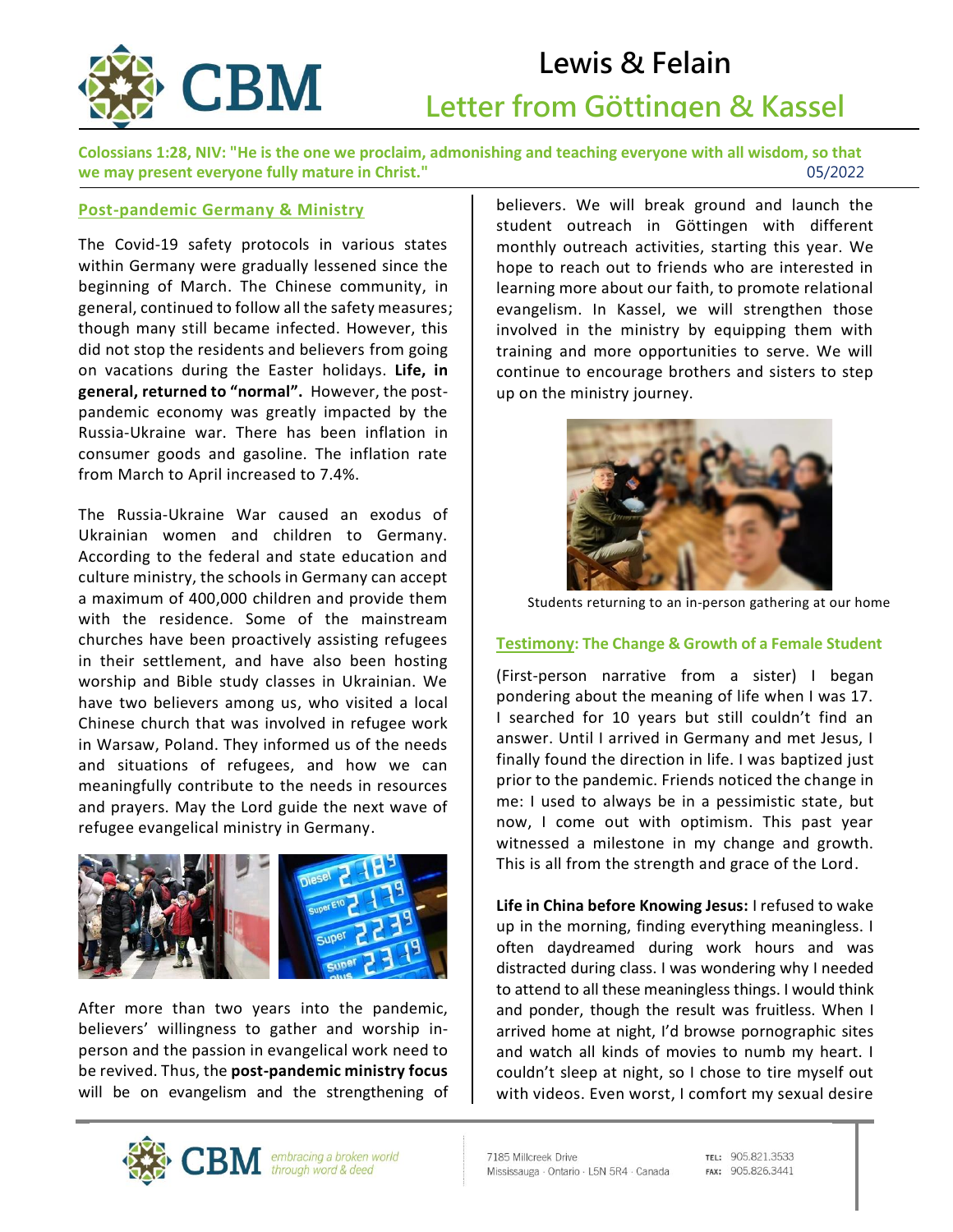with masturbation. I did all these to stop myself from thinking about life questions that I couldn't find answers to. Just like that, I repeated this meaningless life day after day: pessimistic, fallen, and lost.

**Life in Germany after Knowing Jesus:** I will still ponder upon life questions, but I know that all answers are found in Christ. I am still working to address my sins. For example, when I am tired and received advertisements on the internet with useless videos and sexual temptation, I still struggle and fall prey at times. However, I know that with the guidance of the Spirit, I will overcome in the end.

Particularly, in the past year, God's words touched me deeply, reminding me, "Do not merely listen to the word, and so deceive yourselves. Do what it says." (James 1:22). I pray to God for the strength to live out his words. Now, I wake up early every day, and do what I'm supposed to do: Attend school, enjoy meals, sleep, read the Bible, pray and take breaks by spending time with brothers and sisters during the weekends. I find rest in the Lord's words. I reflect and grow. I've been exercising twice each week, building and maintaining my body in a healthy state. All of these normal and regular lifestyle routines are definitely abnormal and challenging for me who have been struggling with chronic depression and sexual addiction. If it wasn't for God's interference and mercy, I would have probably committed suicide or become a drug addict.

My life was changed because of Jesus. I emerged from the darkness and embarked on a positive life. From depression to finding the meaning of life, I realized that only God has my answer to life!

#### **Ministry Briefing & Prayer Requests**

- **Thanksgiving: New Believers/Joint Baptism**: Among the new students who joined us in October last year, 3 of them decided to accept Christ after half a year of seeking and learning. In mid-May, Göttingen & Kassel will have joint baptisms. Please pray that God will strengthen the new believers' faith with a "no turning back" mindset to fully devote themselves and follow the Lord in their lifelong journey.
- **Chinese New Year Gala** (Outreach): On January 28<sup>th</sup> and 29<sup>th</sup>, we hosted the galas in Göttingen & Kassel respectively in a joyful and grateful

atmosphere. We give thanks to God as there were newcomers to join the meetings. Some of them also participated in follow-up outreach activities and Bible studies.  $\Phi$ 



• **March 26th Outreach - Hannover Animal Day Trip; April 23rd - Leeks Picking:** Our Father prepared such beautiful weather for these two outreach activities for us. This gave us good opportunities to connect and get to know the seekers and believers who participated in these activities.  $\overline{\psi}$ 



- **Please pray for our monthly outreach activities**: Barbecue in May; hiking in June; fruit picking in July. Pray that God will help us to connect with more new friends and families through various outreach activities.
- **German Chinese Church Easter Worship & Revival Meeting**: The physical and online meetings have been successfully held from April 15 to 17. We give thanks to God for bringing Pastor Leung Ka-Lun (Honorary Dean of Hong Kong Alliance Bible Seminary) to Germany as the theme speaker who helped to enlighten the believers' spiritual life.
- **The growth of second-generation workshop (mental & spiritual**): From March to July, we host a monthly zoom meeting for 5 sessions in total. The series is opened to 5 cities: Göttingen, Kassel, Marburg, Heidelberg and Hannover. More than 50 families (believers and non-believers) signed up for the course. It reflects the eagerness of parents to learn about this topic. May God bless